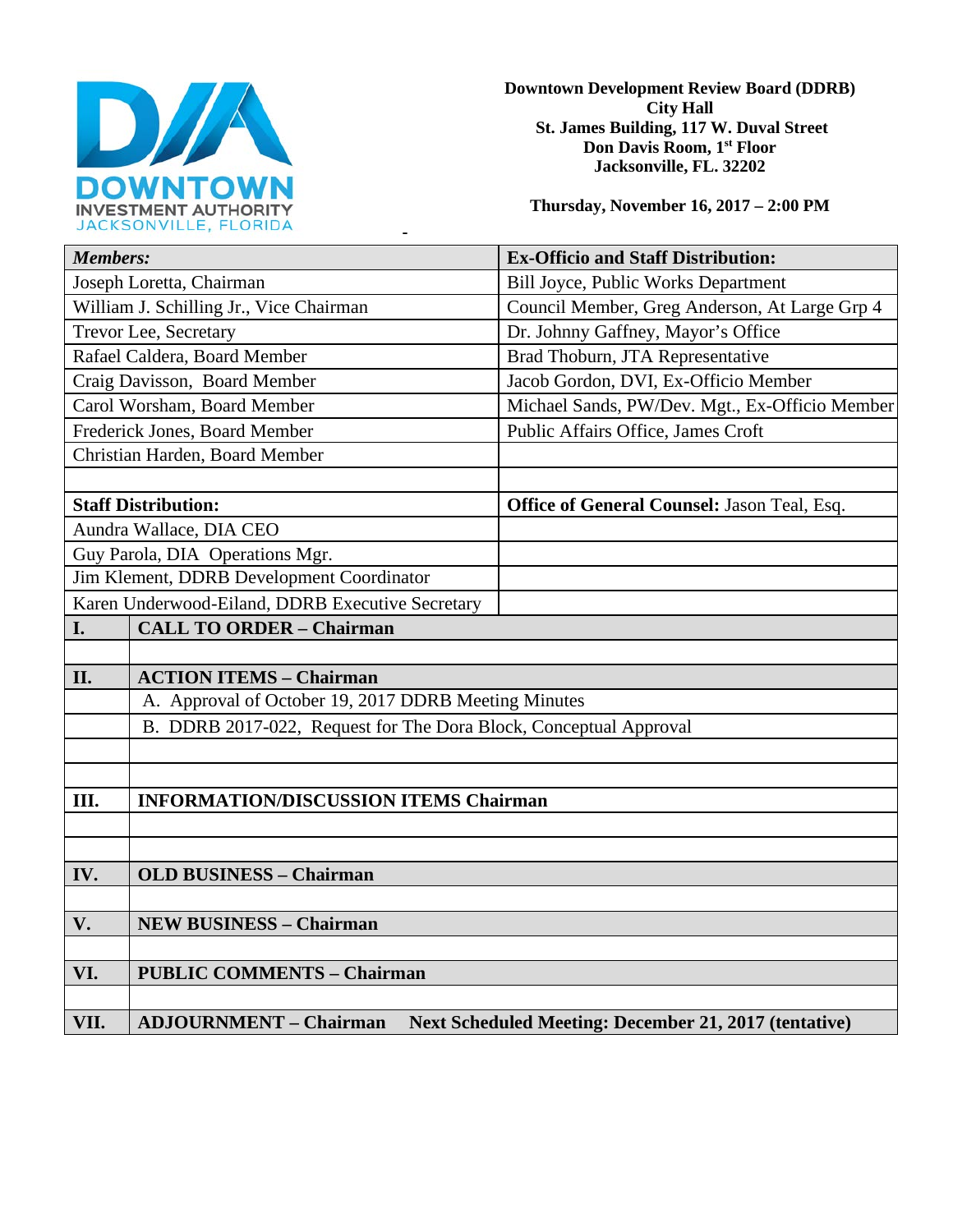

**Downtown Development Review Board (DDRB) City Hall at St. James, Building 117 W. Duval Street Lynwood Roberts Room, 1st Floor**

*Thursday, November 16, 2017 - 2:00 p.m.*

# *MEETING* **MINUTES**

**Board Members Present:** J. Loretta, Chair; B. Schilling, Vice Chair; T. Lee; R. Caldera; C. Davisson; C. Harden; F. Jones, and C. Worsham

## **Board Members Not Present:**

**DIA Staff Present:** Jim Klement, Development Redevelopment Coordinator and Karen Underwood-Eiland, Executive Assistant

**Representing Office of the Mayor:** Dr. Johnny Gaffney

**Representing Office of City Council:** Council Member Greg Anderson

**Representing Office of General Counsel:** Jason Teal

## **I. CALL TO ORDER**

### **Meeting Convened: 2:00 p.m.**

Chairman Loretta called the meeting to order at 2:00 p.m. and the members identified themselves for the record.

Chairman Loretta asked anyone wishing to speak on a particular project to complete a public speaker card and provide them to Karen. He also reminded Board Members to disclose any exparte communication with any of the applicants presenting projects today or conflicts of interest prior to the item being addressed by the Board.

## **II. ACTION ITEMS**

## **A. APPROVAL OF THE OCTOBER 19, 2017 DDRB MEETING MINUTES**

## **A MOTION WAS MADE BY BOARD MEMBER WORSHAM AND SECONDED BY BOARD MEMBER SCHILLING APPROVING THE OCTOBER 19, 2017 DDRB MINUTES.**

## **THE MOTION PASSED UNANIMOUSLY 7-0-0.**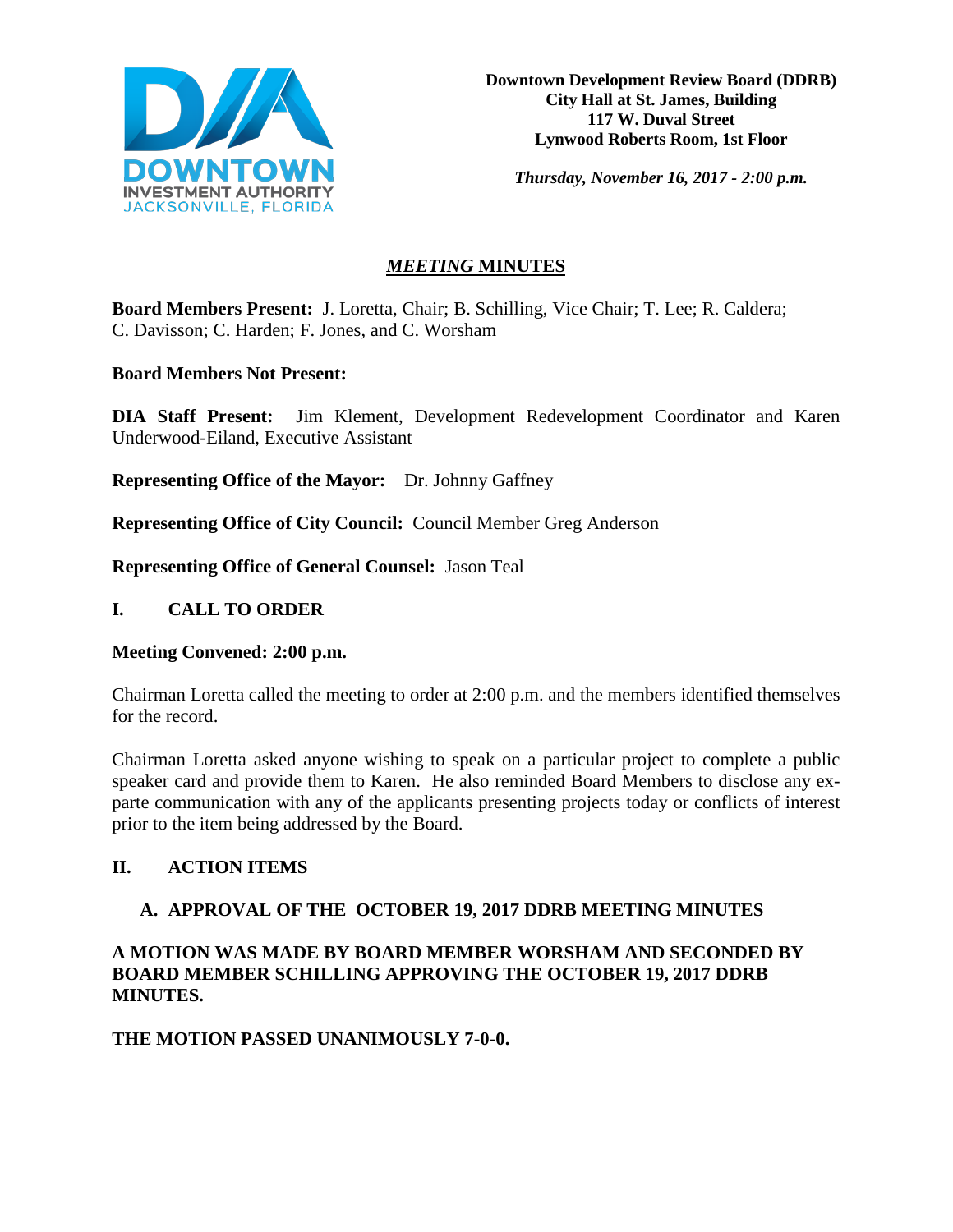# **B. DDRB 2017-022, REQUEST FOR THE DORA BLOCK, CONCEPTUAL APPROVAL.**

Chairman Loretta, Applicant recused himself from voting on the project and handed the gavel to Vice Chairman Schilling to chair the meeting.

Jim Klement reviewed the project report for DDRB Application number 2017-002 for the proposed Dora Block Development.

Joe Loretta provided a presentation. He introduced Joe Cronk, Kevin Bennett, and Ladd Roberts, Landwise Design Landscape architecture. Steve Diebenow, Attorney will be assisting their team with the DIA Development Rights and liquor license waiver. Property Owner is Lynn Allen and Tripp Gulliford is a part of the development team.

Vice Chairman Schilling opened the floor for public comments.

Board Member Fred Jones entered the proceedings at 2:13 p.m.

The Board made relative comments regarding the project.

- Amazing project for the neighborhood.
- Create an active outdoor space on the One-way drive on Southeast of the project
- Design options. Filter between front end of the car and wall sidewalk
- Looks like two (2) different projects
- Storm water
- A condition was suggested to locate some sort of drop-off
- A Question arose regarding transparency.
- Recommended graffiti or art work on the front of the garage.

## **A MOTION WAS MADE BY BOARD MEMBER HARDEN AND SECONDED BY BOARD MEMBER WORSHAM APPROVED CONCEPTUAL DESIGN REVIEW OF DDRB 2017-022, DORA BLOCK DEVELOPMENT, 301 /311 SPRUCE STREET –** which included:

- **1.** DDRB Conceptual Approval of DDRB 2017-022, Dora Block Development and the following conditions:
	- **A.** Applicant to present information showing compliance with Sec. 656.361.16–Off-Street Parking or receive the appropriate deviation.
	- **B.** Applicant to present information showing compliance with Sec. 656.361. 17-Surface Parking, Trash, Storage, and Loading Area Screening and Landscaping Requirements or receive the appropriate deviation.